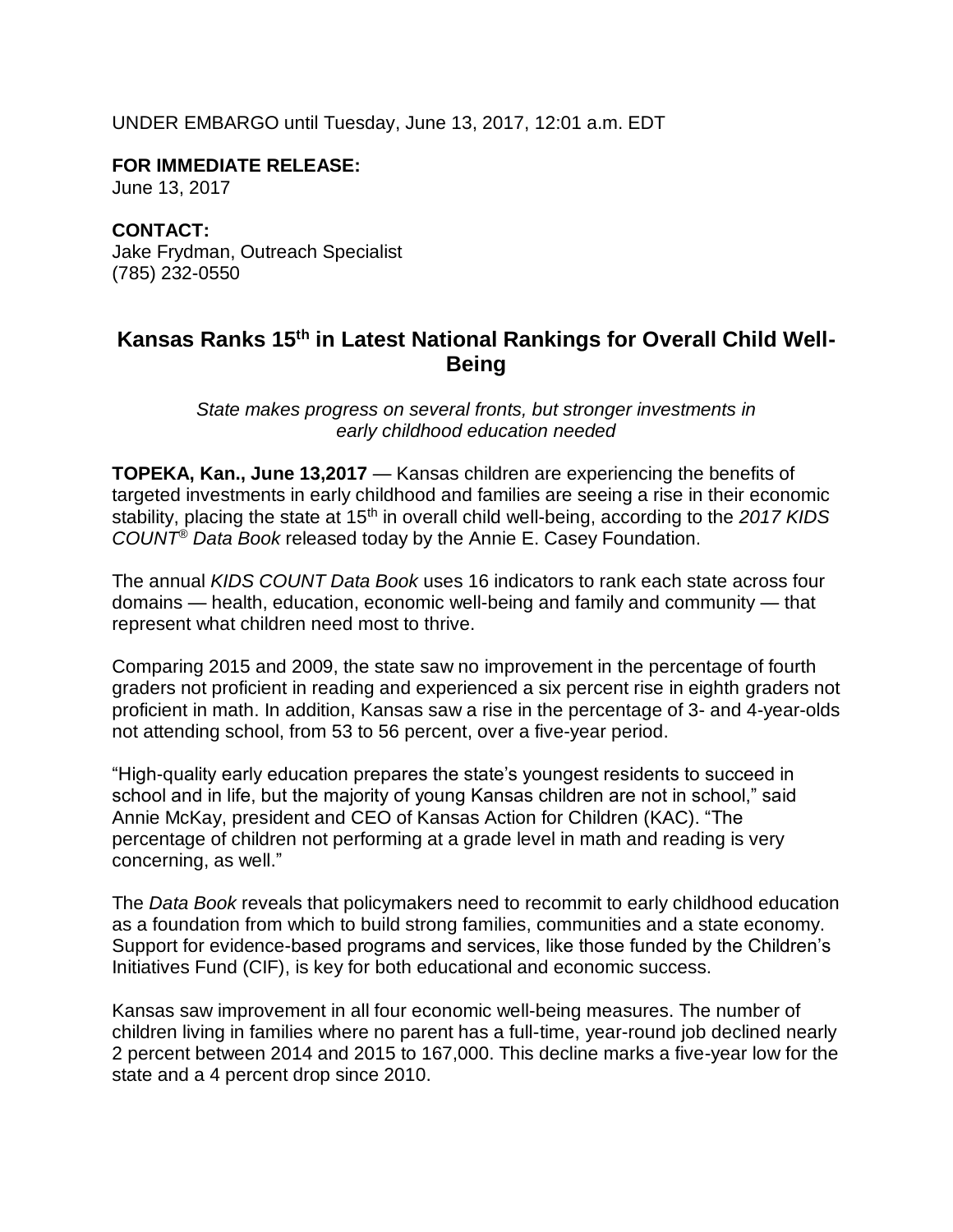"This year's report is promising because it shows us what works. The data reveal strong economic recovery post-recession for families during a time when the Kansas safety net was stronger than it is today," McKay said. "Following the adoption of new policies that restrict access to the safety net, coupled with reductions in early childhood investments, we expect to see a decline in well-being in future state profiles. Overall, we're heartened to observe such marked improvements, but the data also expose some alarming trends for children in their earliest and most formative years of life."

According to the *Data* Book, Kansas ranks:

- **Seventh in economic well-being.** The economic well-being domain examines data related to child poverty, family employment, housing costs and the number of teens not in school and not working.
- **20th in health.** The health domain looks at the percentage of children who lack health insurance, child and teen death rates, low-birth weight babies, and alcohol or drug abuse among teens.
- **23rd in the family and community domain.** This domain examines the percentage of children living in high-poverty areas, single-parent households and education levels among heads of households, as well as teen birth rates.
- **26th in education**. This domain examines the percentage of children ages three and four not attending school; fourth graders not proficient in reading; eighth graders not proficient in math; and high school students not graduating on time.

Most troubling was the jump in the percentage of children living in high-poverty areas, up to 9 percent. This further emphasizes the critical need for the Children's Initiatives Fund in Kansas, as data prove that kids with scarce resources in the earliest years are at risk to struggle later in life. However, early childhood investments can change the trajectory of vulnerable children's lives and provide them the strong foundations they need to succeed.

When it comes to the early education, health and economic well-being of Kansas children and families, lawmakers must remain forward-thinking and intentional.

"If kids aren't given strong educational opportunities early in life, their education, health and economic well-being as adults — and as future parents — will suffer," said McKay. "We urge lawmakers to reinvest in what works for children and families of today and tomorrow."

## **Release Information**

The *2017 KIDS COUNT Data Book* will be available June 13 at 12:01 a.m. EDT at [www.aecf.org.](http://www.aecf.org/) Additional information is available at [www.aecf.org/databook,](http://databook.kidscount.org/) which also contains the most recent national, state and local data on hundreds of indicators of child well-being. Journalists interested in creating maps, graphs and rankings in stories about the *Data Book* can use the KIDS COUNT Data Center at [datacenter.kidscount.org.](http://datacenter.kidscount.org/)